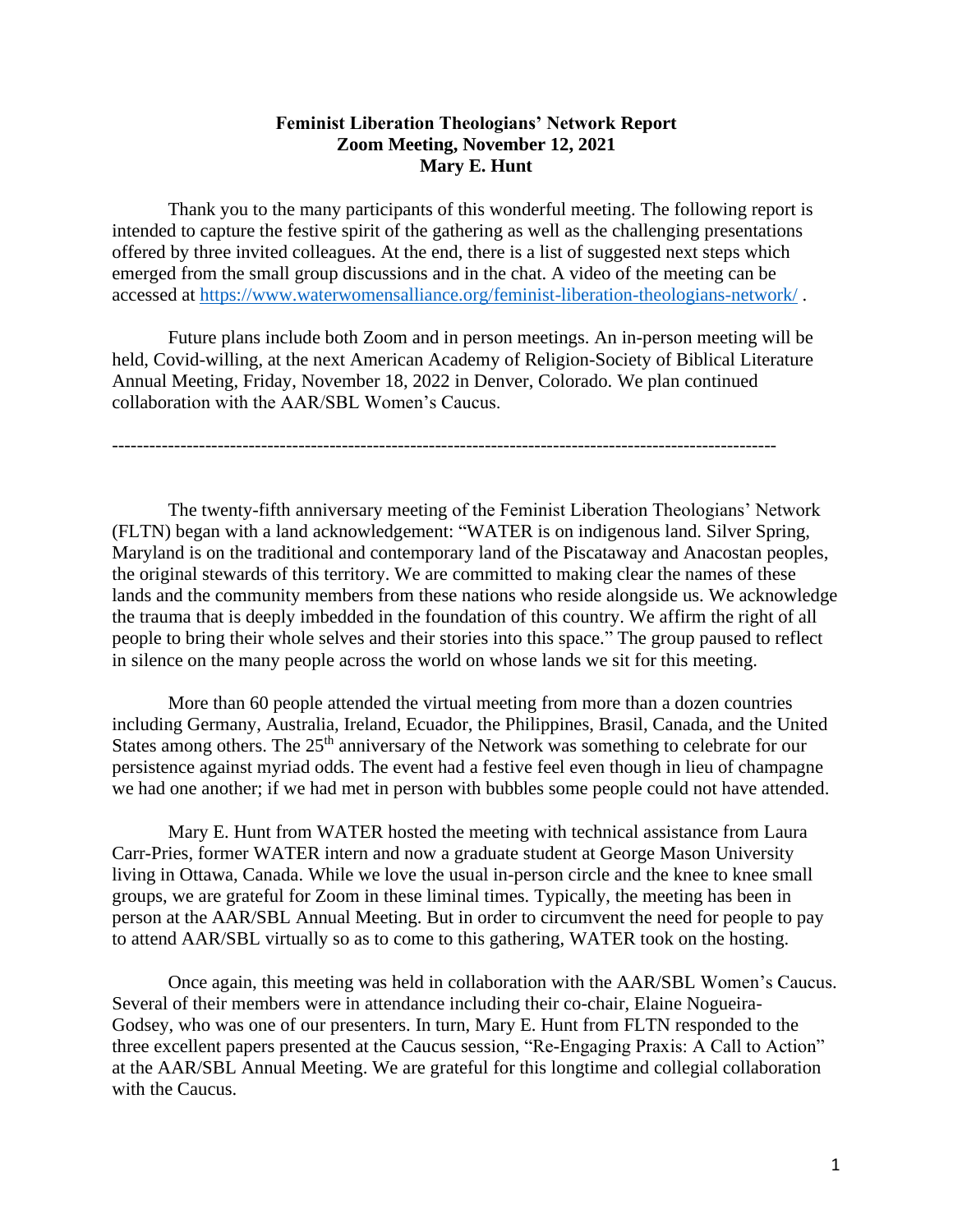FLTN includes this annual meeting as well as a Google list that colleagues are urged to use throughout the year. It is sponsored by WATER which is supported by donors who want this work done. We at WATER believe in socializing resources. We keep our work simple, welcoming everyone without program fees. Our donors are very generous, so if you can donate please do because we need your support. If you cannot donate, you are just as welcome because we at WATER believe that if we share, among us there is enough.

## **AGENDA**

- 1. Brief overview of FLTN history
- 2. Three speakers will offer their reflections
- 3. Small groups will consider :
	- -- the impact of FLTN
	- -- what have you found personally useful
	- -- what do you think we should do moving forward
- 4. Closing Plenary to gather the group's wisdom

#### **1. FLTN History in a Nutshell**

In 1995, Elisabeth Schüssler Fiorenza and Mary E. Hunt convened a gathering of theologians and activists at the Women's Ordination Conference's meeting "Discipleship of Equals: Breaking Bread, Doing Justice." The next year, 1996, we floated a proposal and invitation to (1) bring U.S.-Canadian people together, (2) link across racial-ethnic lines, (3) explore and connect with other such groups around the world, and (4) beginning from a Christian starting point, engage with colleagues from various religious traditions.

Twenty-five years later, we still have much work to do on those four lofty goals. But we rejoice in having produced some very exciting sessions and brought many colleagues together. An estimated 1000+ people (50 people on average at 25 meetings) have been involved though some meetings have been bigger. This number does not include people watching videos subsequent to events.

Participants put their personal history with FLTN in the Chat. People range from first time attenders to some who have been at 20+ meetings. One woman said she was at the first two meetings, while another said she was at all the meetings until 2006 then sporadically after that. One person described FLTN as "rippling and percolating, especially throughout the AAR/SBL annual meeting." She went on to say that "Liberation Theology (the AAR Unit) has hung on by its fingernails…but FLTN has been there, right at the beginning of the meeting and has fed, and I mean that is the deepest sense, the praxis dimensions so often missing in academic meetings."

A special welcome was extended to students from Professor Kirk J. Nolan's undergraduate course at Presbyterian College in Clinton, South Carolina. Several years ago, he brought students to one of our in-person meetings and he said it had a deep impact on their lives. Wonderful!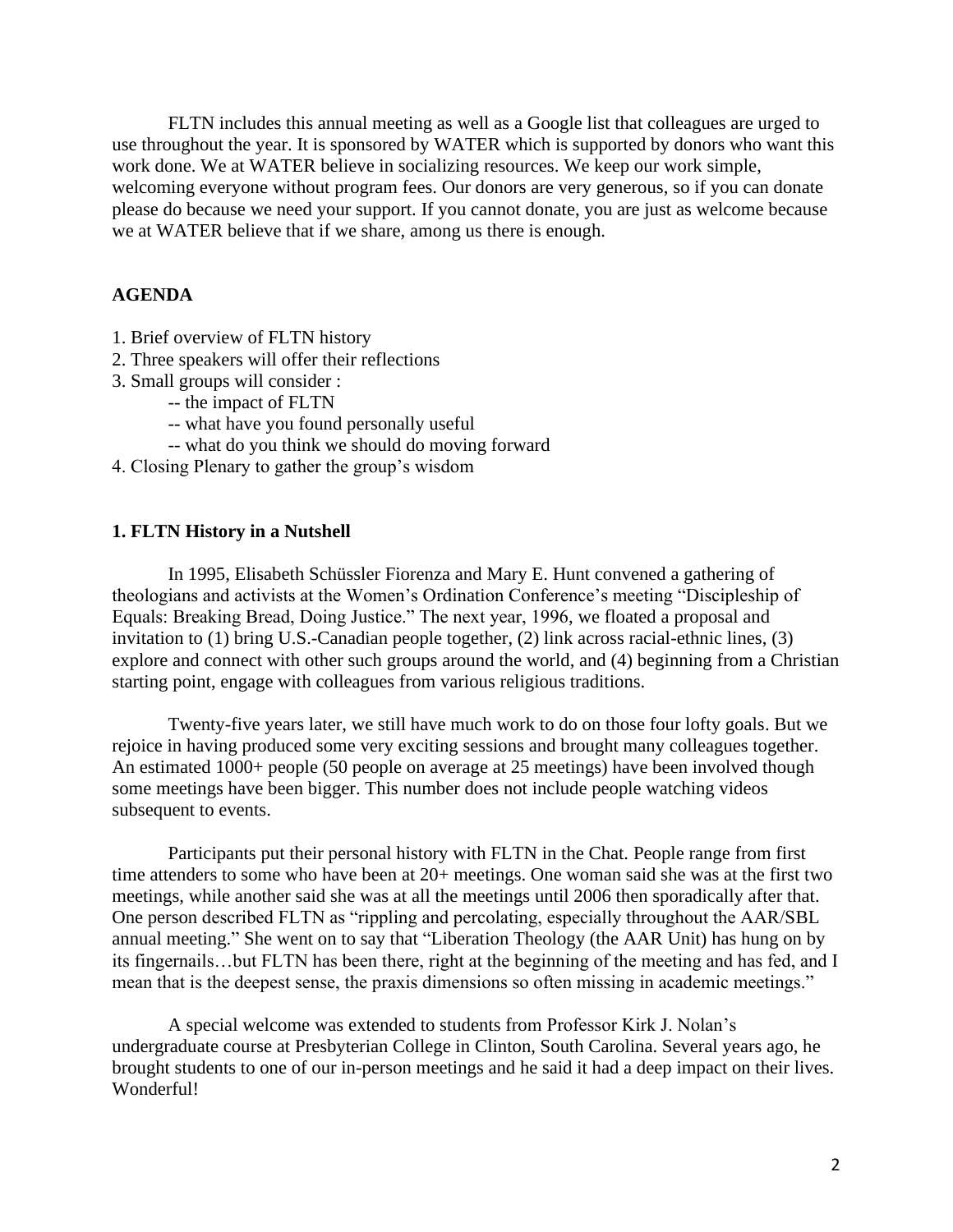FLTN participants have always been both scholars and activists: professors, students, minsters, rabbis, and other religious professionals. The various intersectional justice issues we have taken on include ecology, sexual and domestic violence, and anti-racism among others. Participants always include and value artists and musicians for their part in the work.

FLTN content has consistently been critical analysis and self-critical reflection. We have looked at economic, political, pedagogical, ecological, and related issues. We have deconstructed 'feminism,' 'liberation,' and 'theology' to a fare-thee well. FLTN has sought to bring diverse speakers and participants to reflect on intersectional concerns with attention to global involvement and implications. We have looked at the concrete ways people are engaged whether through successful educational programs, intersectional political work, or locally based action efforts before and during Covid. This meeting's three speakers began to assess what this means.

### **2. Speakers' Input**

**Traci West** is an activist-scholar who serves as the James W. Pearsall Professor of Christian Ethics and African American Studies at Drew University Theological School in New Jersey in the U.S. Her teaching, research, and activism have focused on gender, racial, and sexual justice, especially related to gender violence which she spoke about at FLTN in 2014.

Traci has taught in community settings ranging from churches to a New Jersey women's prison. She is an ordained minister as well as a scholar, pastor, and activist in the United Methodist Church where she works for full LGBTQIA+ inclusion and equality in that denomination.

Among her many publications are *Wounds of the Spirit: Black Women, Violence, and Resistance Ethics* (1999) and *Disruptive Christian Ethics: When Racism and Women's Lives Matter* (2006). Her most recent book, *Solidarity and Defiant Spirituality: Africana Lessons on Religion, Racism, and Ending Gender Violence* (2019) was the subject of a WATER*talk* [https://www.waterwomensalliance.org/october-2020-watertalk-notes-traci-c-west/.](https://www.waterwomensalliance.org/october-2020-watertalk-notes-traci-c-west/)

Traci offered kind words about the Network and its leadership. FLTN is known for its "innovation, relevance, and capaciousness in a world context that too often shrinks, narrows, limits what we can know and imagine in relation to spiritual, intellectual, embodied, and political bonds of unfreedom." She cited, as a case in point, that efforts to ban teaching of systemic white racism are "unfreedom".

She used a poem from *This Bridge Called My Back* (1981), "The Welder" by Cherrie Moraga as an image of FLTN work. The welder takes the power into her own hands. FLTN has taken the power into our own hands by mapping meanings of feminist liberation, what is shared in common, providing context and specificity to reveal differences in common vision. Cross generational modes of conversation surface new and seasoned insights. Pioneers in activism and feminist studies in religion meet with newer leaders.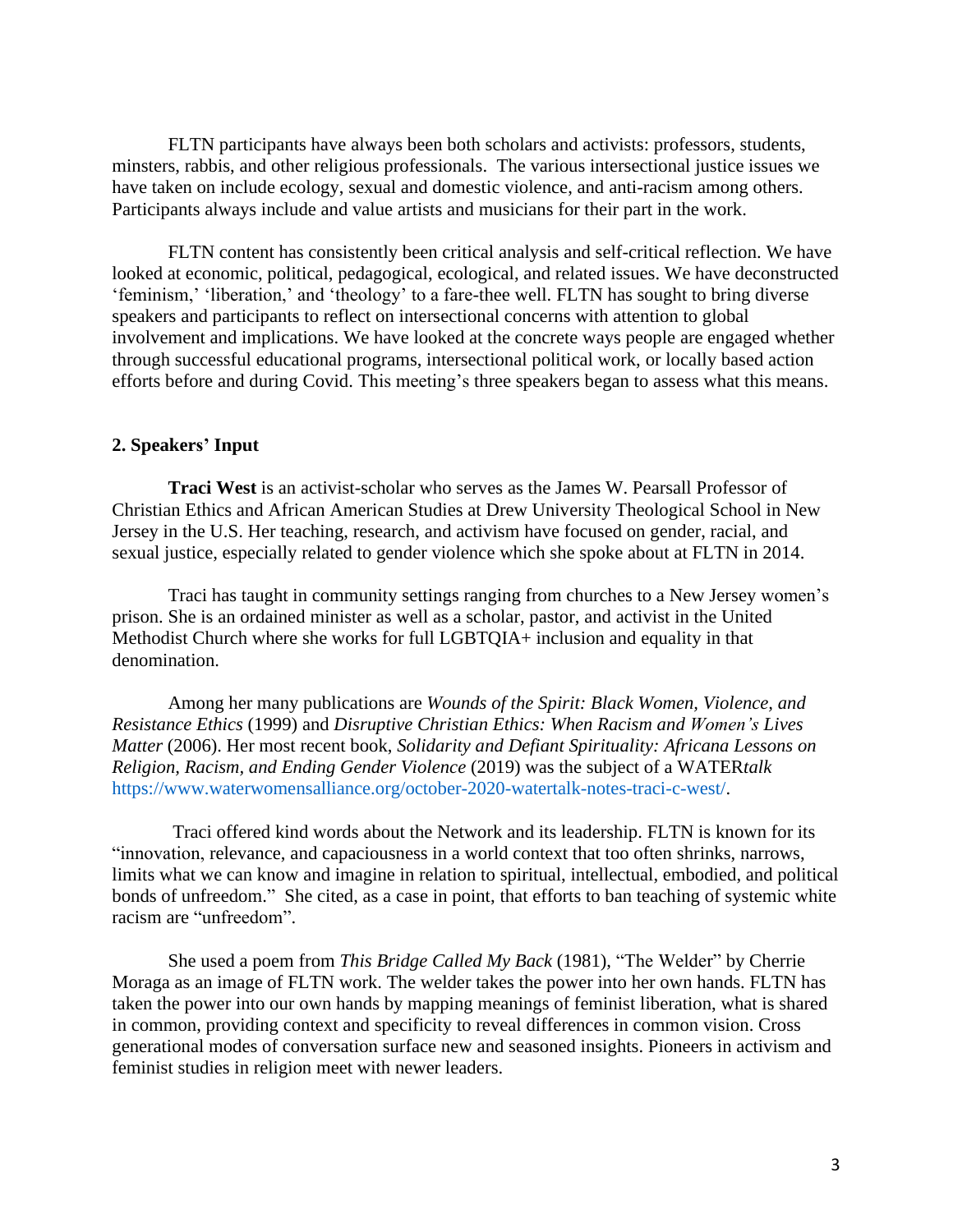FLTN is intentionally transnational beyond the U.S.-centric character of much academic work in the U.S. She insisted on the need to include scholar activists from Africa. Black feminist work in religion is central to our common work

FLTN, she said, has unabashedly "claimed space for centering the urgency of the political moment." It is immersed in particularity. It recognizes the need to de-colonize time, to lift up voices and paradigms that need to be remembered and honored. She asked about the repeated patterns among us that need deconstructing and how we create the tools to deconstruct class, race, and nation. Alliances can be fragile, superficial, and need more honest confrontation of differences.

She concluded that we are welders taking power into our own hands to reshape the future.

---------------------------------------------------------------------------------------------------------------------

**Kathleen McPhillips** is a senior lecturer in the School of Humanities and Social Sciences at the University of Newcastle in Australia. She is a sociologist of religion and gender who employs feminist, psychoanalytic, and sociological frameworks to issues around gender and religion particularly around institutional child sexual abuse in religious organizations.

Kathleen has extensive experience in attending, reporting on, and analyzing the Catholic Church at the Royal Commission into Institutional Child Sexual Abuse. She has held numerous research grants. Her most recent publications are in *Child Abuse and Neglect*, *Feminist Theology*, *Journal of Australian Studies*, *Psychoanalytic Dialogues* and *Journal for the Academic Study of Religion*.

She was part of a WATER*talk* with WATER colleague Naomi Goldenberg [\(https://www.youtube.com/watch?v=nCpcNPt23o8](https://www.youtube.com/watch?v=nCpcNPt23o)) on their book entitled *The End of Religion: Feminist Reappraisals of the State,* a very provocative and insightful volume. Kath also spoke at FLTN last year. Her blend of social scientific studies with theology and religion and her social location in Australia mean we get solid insights.

Kathleen spoke of the FLTN as a networking community which has been helpful to her over the decades and now grounds her efforts to build similar community in her setting in Australia and Oceana.

In the 1980s, she was involved in Catholic student movements and learned her feminism in Catholic circles. Sydney Women-Church, Anglican women's groups, goddess groups, and others have developed feminist studies and practice of religion in Australia. She cited the late British/Canadian philosopher Grace Jantzen's foundational concept of the "feminist religious imaginary" as it is unfolding in that context.

Many feminist theologians from other parts of the world visited Australia and interacted with women there. Kath studied the Australian Women-Church movement for her doctoral research as a Catholic feminist and social justice worker. Her trips to the U.S. in 1993 for the Women-Church gathering in Albuquerque, NM, and her conversations with Elisabeth Schüssler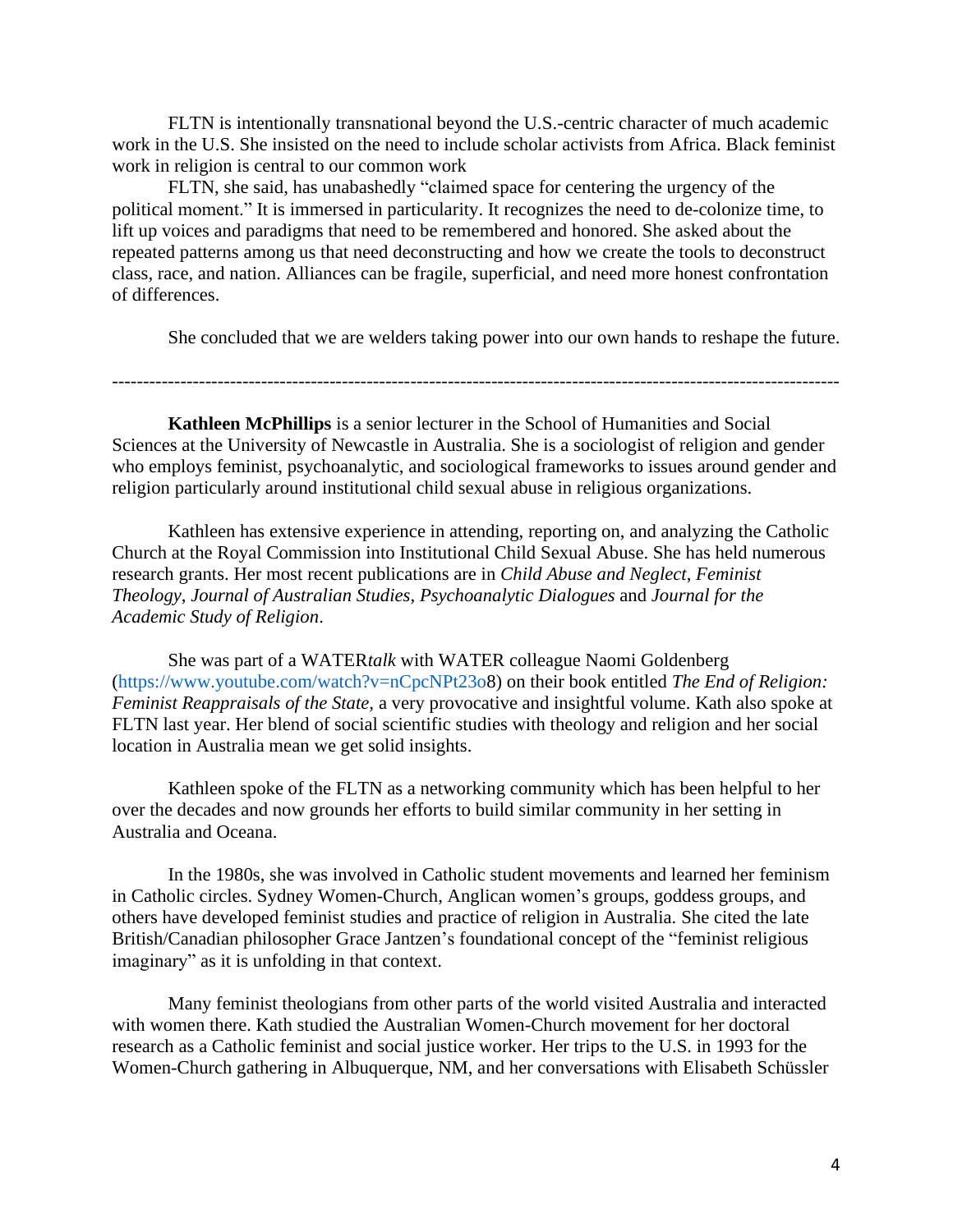Fiorenza at Harvard Divinity School gave her a glimpse of a wider network of which she was a part.

Her first FLTN meeting in Boston in 1999 deepened that sense of belonging. Then the 2005 *Journal of Feminist Studies in Religion* gathering in Boston gave her even more experience of it. She introduced her colleague Lee Miena Skye, the first feminist indigenous scholar of religion in Australia to her wider circle. Dr. Skye went on to become the first indigenous Australian woman to hold a post-doc position at Harvard Divinity School. Now women in Australia have their own network where they share their own work on their own terms.

Kath described FLTN as a warm and inviting if also challenging space. It is a venue in which to be connected with women around the world across many differences. In her evaluation, the model of short talks on urgent issues and small group sharing works well. She observed that the annual meeting is but one moment in the life of FLTN. She sees FLTN as "deep root system travelling across expansive areas…a dynamic, moving, generous, safe space with multiple shoots across a range of projects and ideas" where activism on urgent issues by people in religious studies is the norm.

Kath is passing all of this on to graduate students and colleagues. FLTN, she concluded, nourishes our work, our spirits, our politics, our thinking to foster the "feminist religious imaginary" especially with vulnerable communities.

---------------------------------------------------------------------------------------------------------------------

**Elaine Nogueira-Godsey** is an assistant professor of theology, ecology, and race at the Methodist Theological School in Ohio in the U.S. She explores intersecting decolonial and ecofeminist perspective; she studies black, brown and indigenous women's experiences of religion, gender, and sexuality especially as connected to climate change, environmental racism, food justice, and immigration.

Elaine is originally from Brasil and lived for 15 years in South Africa. She wrote her doctoral dissertation in South Africa on "The Ecofeminist Theology of Ivone Gebara". She worked as a Postdoctoral Research Fellow in the Institute for Comparative Religion in Southern Africa (ICRSA) where she co-coordinated the research project "Southern Knowledge" jointly hosted by the Network for Religion and Education project and ICRSA in the Religious Studies Department at the University of Cape Town.

She has long collaborated and is now co-chair of the Women's Caucus team of the AAR/SBL which teams with FLTN.

Among her publications are "Tangible Actions Toward Solidarity: An Ecofeminist Analysis of Women's Participation in Food Justice" in *Valuing Lives, Healing Earth*, edited by Lilian Dube, et al (Teresia Hinga, Sarah E. Robinson-Bertoni and Theresa A. Yugar) and "Towards a Decological Praxis." She is assistant editor for the *Journal for the Study of Religion, Nature and Culture* (JSRNC). She is currently working on a book titled, *Rethinking Ecofeminism and Religion: A Decological Perspective*.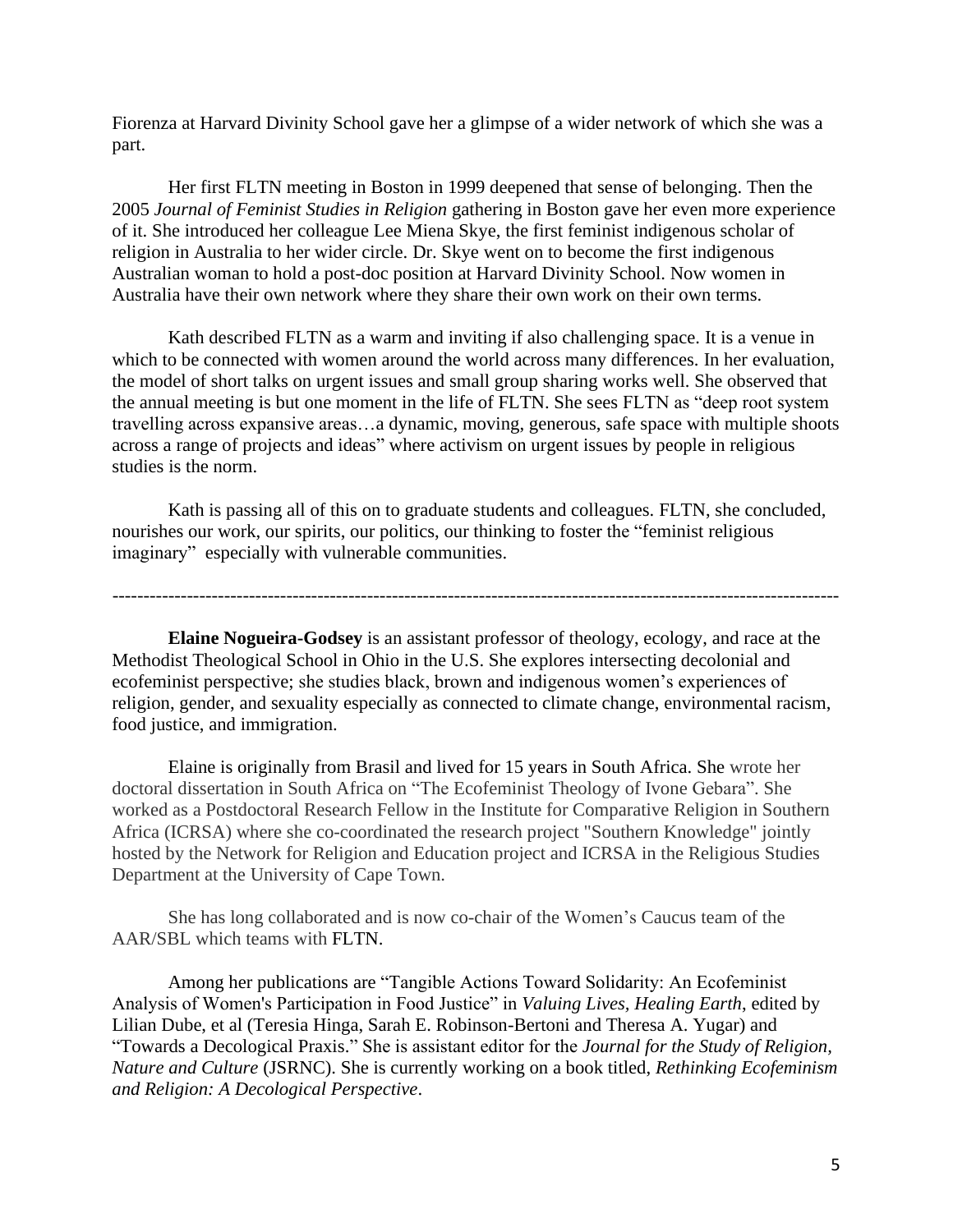Elaine described her FLTN experience. In 2016, she had just arrived from South Africa; Donald Trump was newly elected, and she attended the FLTN session where she heard Nami Kim speak about "Survival at No One's Expense." Suddenly everything connected—we are part of systems in which some people survive at the expense of others. This should not be! At the related Caucus session where she mentioned that male liberation theologians resisted gender analysis because they claimed it would take focus from larger struggles, she was greeted with support for her insight.

In 2017, at the *Journal of Feminist Studies in Religion* conference at Drew University she discussed post-colonial praxis with Judith Plaskow, met Rebecca Alpert, Traci West, and others whose work she had read, and they were to become her friends and colleagues.

Later her thinking about "decological praxis," a combination of ecological and postcolonial thinking and acting, was an effort to help people survive but not at the expense of others. Pedogeological methods to create spaces for compassion not guilt exemplify what this looks like in teaching.

Elaine's suggestions for moving forward include cultivating dialogue practices that are postcolonial ways of creating "beloved community." Students need to learn across differences, enter conversations with humility and openness. Intersectionality grounds dialogue among people from various cultures. These approaches produce love and kindness as well as analyses and critical reflection.

Elaine made clear that FLTN is important for its feminist, liberationist, and theological dimensions, but it is the Network aspect, like the Caucus, that matters most where friendship and mentoring are valued.

#### **3. Small Group Discussion**

Small group discussions ensued with people meeting one another and sharing ideas for the FLTN going forward based on

- -- the impact of FLTN
- -- what have you found personally useful
- -- what do you think we should do moving forward

#### **4. Closing Plenary to Gather the Group's Wisdom**

These are among the many concrete suggestions that emerged:

1. Focus on the work of indigenous women in countries as diverse as Ecuador and Australia, not to mention the U.S. and Canada

2. Use Zoom with translation to include presentations in other languages, for example,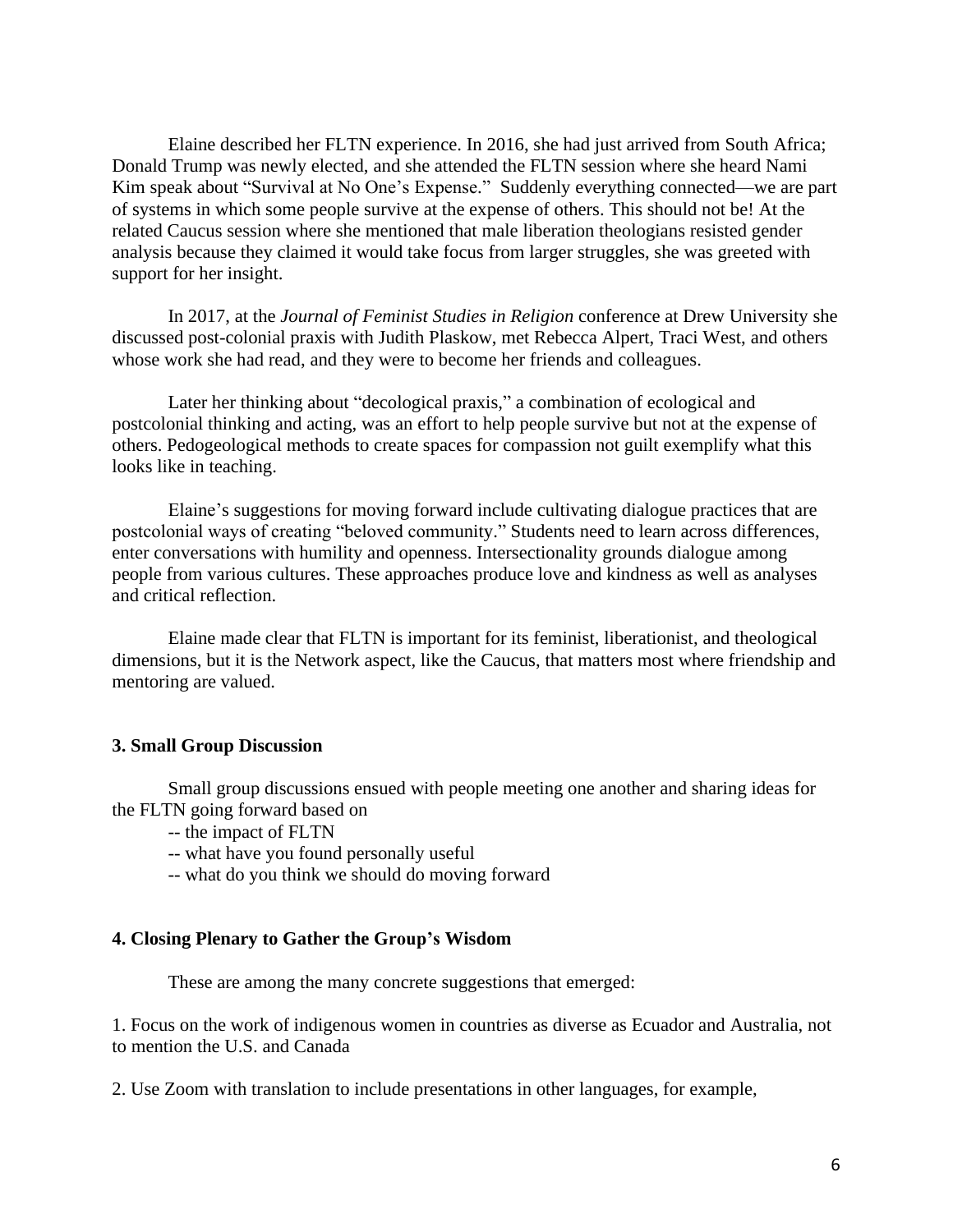indigenous feminist movements in Guatemala and Bolivia

3. Deconstruct the religions of empire

4. Include more African and Caribbean women in Network

5. Meet more than once a year given the urgency of this work

6. Connect movements such as climate, peace, feminist, and others

7. Appreciate the non-consumerist aspects of FLTN

8. Confront white supremacy that is destroying rather than building the beloved community

9. See Eastern Europe as akin to the Global South in its marginalization

10. Convene a small group to plan programs including people from many parts of the world setting the agenda

11. Connect with groups like the Maternal Gift Economy, Goddess scholars, and the The Association for the Study of Women and Mythology

12. Nourish the nourishers

## **Next Steps**

WATER is deeply grateful to our speakers and to Laura Carr-Pries for technical help.

It is clear that after 25 years FLTN has accomplished a good deal but that the work is not finished. To that end, we propose:

1. FLTN will meet twice in 2022. *The in-person meeting (assuming that this is possible) will be at the AAR/SBL, TENTATIVELY scheduled for Friday, November 18, 2022, 4-6 PM MT in Denver, Colorado, USA.* 

*The FLTN Zoom meeting will be in May 2022* with time and Zoom link to be sent later. We recognize that there is no ideal time for everyone, but we will endeavor to find a good compromise.

In addition, the AAR/SBL Women's Caucus session in which we collaborate will probably be on Saturday morning the 19<sup>th</sup> of November 2022, but this remains to be confirmed. They plan to discuss the book honoring Rosemary Radford Ruether entitled *Valuing Lives, Healing Earth: Religion, Gender, and Life on Earth*, edited by Theresa A. Yugar, Sarah E. Robinson, Lilian Dube, Teresia Mbari Hinga, published in Louvain, Belgium by Peeters Publishers, 2021. This will help to inform our focus for the coming year.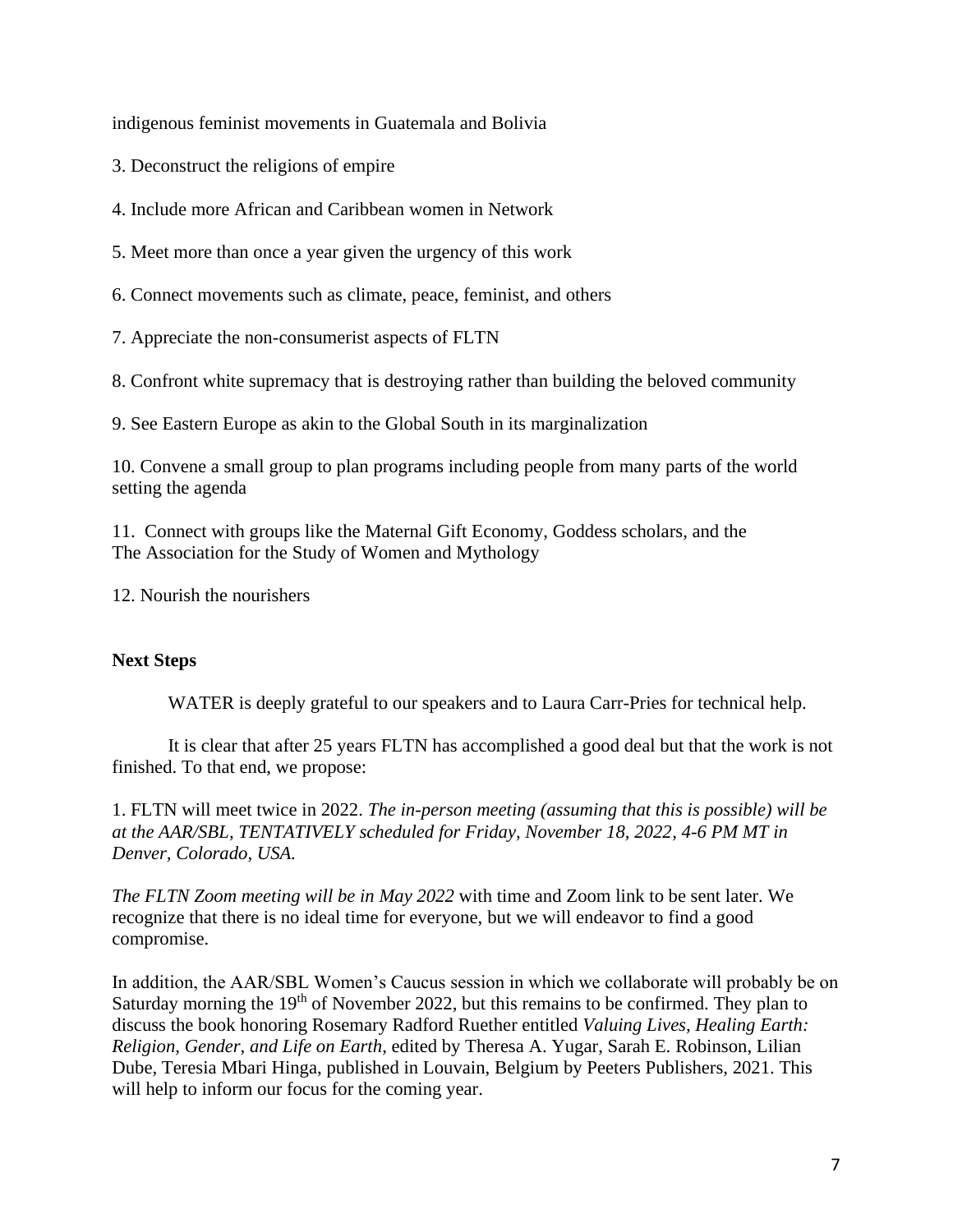2. Please use the Google list to post relevant information to colleagues. [feministliberationtheologiansnetwork+msgappr@googlegroups.com](mailto:feministliberationtheologiansnetwork+msgappr@googlegroups.com) Those who are on the list are welcome and able to post.

3. Please signal your willingness to be part of a small planning group of people from various parts of the world with an email to [mhunt@hers.com.](mailto:mhunt@hers.com) Thank you.

Every good wish for health and productive work in the coming year. Please be in touch with us at WATER [\(water@hers.com\)](mailto:water@hers.com) with suggestions and ideas. The FLTN needs and appreciates your input.

# **Feminist Liberation Theologians' Network Brief Chronology 1995 – 2021**

- **1995** Crystal City, VA, First meeting held as part of Women's Ordination Conference meeting "Discipleship of Equals: Breaking Bread/ Doing Justice."
- **1996** Proposal of network with 4 dimensions: US-Canadian; link across racial/ethnic lines; gathering and sharing info about existing networks around world; general location Christian with link to other religious traditions.
- **1997** AAR/SBL San Francisco, "Conversation on US Theological Scene"
- **1998** AAR/SBL Orlando, update on groups like European Society of Women in Theological Research, women theologians in Costa Rica, etc.
- **1999** AAR/SBL Reception at Harvard Divinity School with Womanist and Women's Caucuses
- **2000** Daytona Beach, "Study, Sun, and Solidarity" conference. AAR/SBL Nashville, discussion of feminist liberation
- **2001** AAR/SBL Denver, "Thinking Globally, Acting Locally"
- **2002** AAR/SBL Toronto, "Economics and Feminist Theology"
- **2003** AAR/SBL Atlanta, "Feminist Pedagogy"
- **2004** AAR/SBL San Antonio, "Nationalism"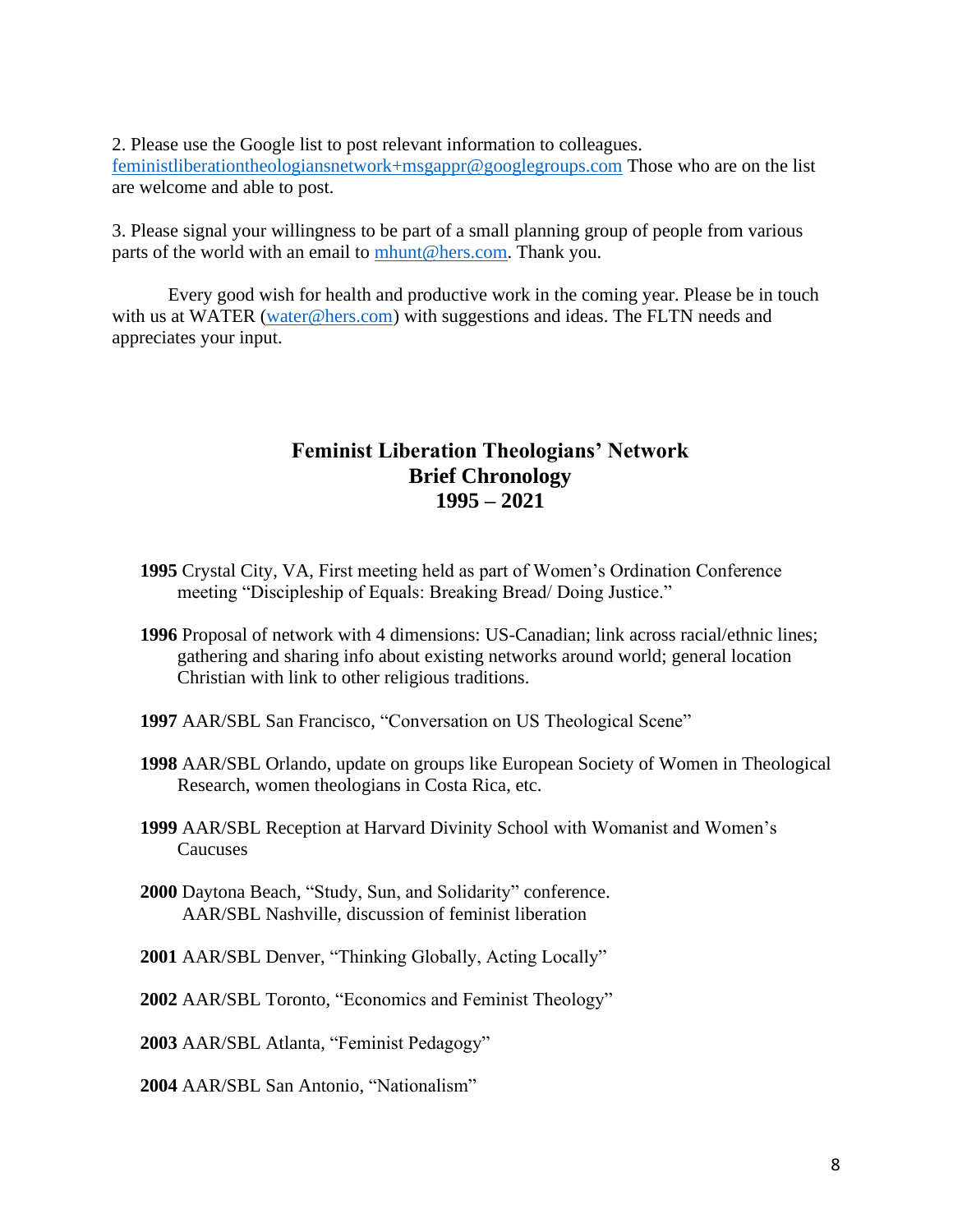**2005** AAR/SBL Philadelphia, "Mapping the Connections: Feminist Work in Religion and Activism"

**2006** AAR/SBL Washington, DC, "Religion and Politics as it Relates to Our Pedagogical Work," Catherine Pinkerton, Sandy Sorenson

**2007** AAR/SBL San Diego, "FLTN in Various Social Locations," Maria Pilar Aquino, Jen Bird, Kate Ott, and Nami Kim

**2008** AAR/SBL Chicago, "Problems Raised by Using 'Feminism' as a Name or a Brand," Susan Abraham, Rosemary Carbine, Keri Day

**2009** AAR/SBL Montreal, "Deconstruction of 'Liberation,'" Lisa Isherwood, Melanie Johnson-DeBaufre, Mayra Rivera, Mary E. Hunt

**2010** AAR/SBL Atlanta, "Critical Theology," Julia Watts Belser, Katie Geneva Cannon, Emilie Townes, Leah Weiss Ekstrom

**2011** AAR/SBL San Francisco, "Feminist Liberation Theology Successes," Shannon Clarkson, Margaret Miles, Hi Rho Park, Sharon Welch

**2012** AAR/SBL Chicago, "Living Feminist Liberation Theology Commitments in Daily Life," Rebecca Alpert, Rita Nakashima Brock, Peggy Schmeiser, Zilak Spahic-Siljak

**2013** AAR/SBL Baltimore, "Intergenerational Learning: How Contemporary Practitioners Build on the Work of Those Who Went Before Them," Nicki Young, Robyn Henderson-Espinoza, Monica Melanchthon

**2014** AAR/SBL San Diego, "Teaching and Activism That Engage Gender-Based Violence as Part of Feminist Liberation Theological Praxis," Solveig Anna Bóasdóttir, Marie M. Fortune, Elizabeth J. A. Siwo-Okundi, Traci C. West

**2015** AAR/SBL Atlanta, "Be Creative, Make Change: Feminist Liberation Theologies and the Arts," Katie G. Cannon, Cynthia Briggs Kittredge, Mónica Maher, Elizabeth Ursic

**2016** AAR/SBL San Antonio, "Intersectionality and Political Action," Nami Kim, Judith Plaskow, Andrea Smith

**2017** AAR/SBL Boston, "Resistance, Resilience, and Creativity," Christine Pae, Elaine Wainwright, Sharon Welch

**2018** AAR/SBL Denver, "Economics: Global and Local Intertwined: A Feminist Liberation Theology Priority," Susan Brooks Thistlethwaite, Cynthia Moe-Lobeda

**2019** AAR/SBL San Diego, "Worldwide Climate Change: Feminist Liberation Theological Perspectives," Anne Elvey, Wanda Deifelt